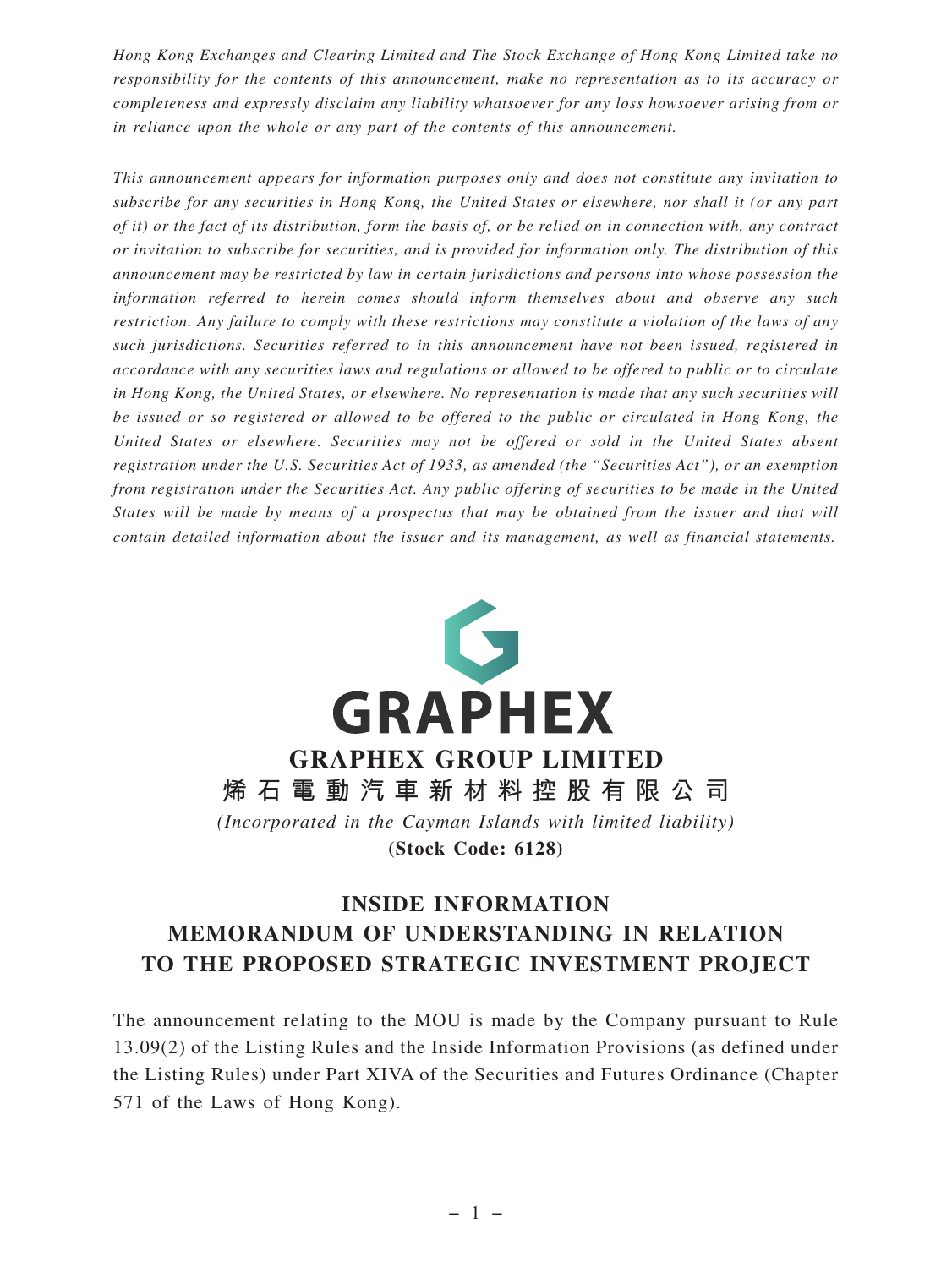## **THE MEMORANDUM OF UNDERSTANDING**

The Board wishes to announce that on 14 February 2022 (after trading hours of the Stock Exchange), the Company entered into a non-legally binding MOU with the Jixi Mashan Government in relation to a proposed strategic investment project of which the Company intends to make an investment for setting up graphite deep processing and production lines within the Jixi (Mashan) Graphite Industrial Park with the intention to produce and process an annual output of 30,000 metric tons of high-purity spherical graphite and 10,000 metric tons of anode materials (the "**Proposed Project**").

Set out below are the principal terms of the MOU:

**Date:** 14 February 2022 (after trading hours of the Stock Exchange)

**Parties:** (1) the Company

(2) the Jixi Mashan Government

To the best of the knowledge, information and belief of the Directors, having made all reasonable enquiries, the Jixi Mashan Government is an Independent Third Party.

#### **Subject Matter**

Pursuant to the MOU, the Company intends to make a strategic investment for setting up graphite deep processing and production lines within the Jixi (Mashan) Graphite Industrial Park with an intended annual output of 30,000 metric tons of high-purity spherical graphite and 10,000 metric tons of anode materials.

It is intended that the Company will invest RMB200 million in the Proposed Project.

## **Principal Terms of the Proposed Project**

Under the MOU, it is intended that the Company will be responsible for:

- (i) all the preparatory work for the preliminary investment and construction of the Proposed Project; and
- (ii) obtaining all the approvals involved in the development and construction of the Proposed Project; and
- (iii) all the costs and expenses of the Proposed Project.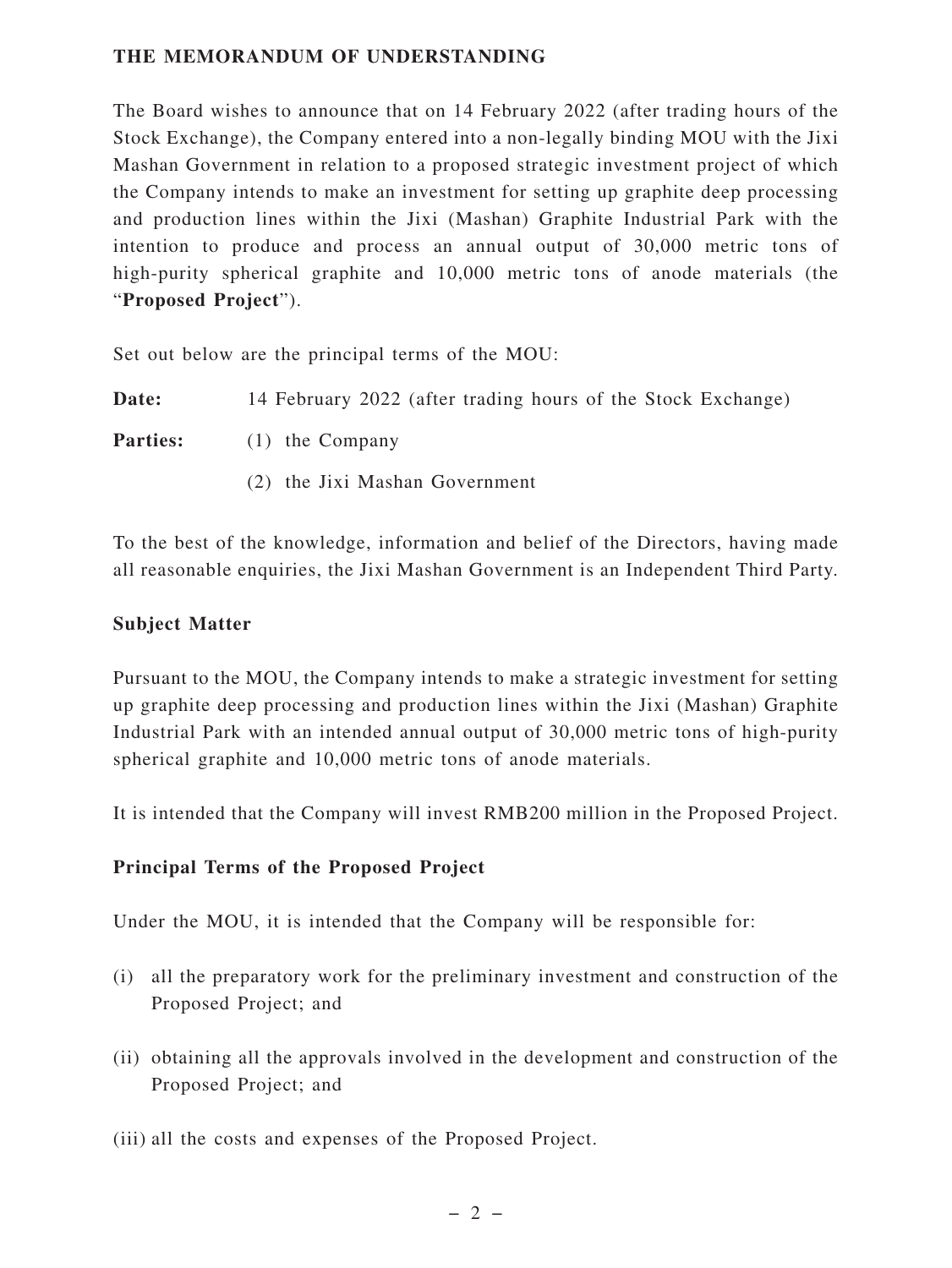The Jixi Mashan Government will:

- (i) assist the Company in site selection, preliminary approval, policy support, and to provide the Company with a good investment environment in the implementation of the Proposed Project;
- (ii) provide the Company with 3 blocks of general industrial workshops of 15,000 square meters; and
- (iii) coordinate with relevant government departments to provide the Company with preferential policy in supporting the Proposed Project.

## **Documentation**

The MOU merely provides the framework of the execution of the Proposed Project. The final terms and conditions of the Proposed Project are subject to the final approved feasibility study report and the formal agreement of the Proposed Project which the Company may subsequently enter into.

#### **Termination and the Legal Effect**

The MOU does not constitute legally binding obligations on the Parties and should be terminated automatically in the event of any change in the policy of the PRC or by reason of force majeure that renders the MOU incapable of being carried out.

The MOU is governed by and construed in accordance with the laws of the PRC.

## **REASONS FOR AND THE BENEFIT OF THE PROPOSED PROJECT**

The principal activities of the Group are the business of processing and sale of graphite and graphene related products in Mainland China ("**Graphene Products Business**"), and landscape architecture business mainly in Hong Kong and Mainland China.

As disclosed in the annual report of the Company for the year 2020 and the business update announcement of the Company dated 2 March 2021, demand for lithium-ion batteries was driven by electric and hybrid vehicles. Analysts forecasted a compound annual growth of 29% for electric vehicles sales over the next 10 years. Global electric vehicle sales were expected to grow from about 2.5 million in 2020 to 11.2 million in 2025, then almost triple to 31.1 million by 2030. By 2030, it is expected that electric vehicles will represent approximately 32% of the total market share for new car sales.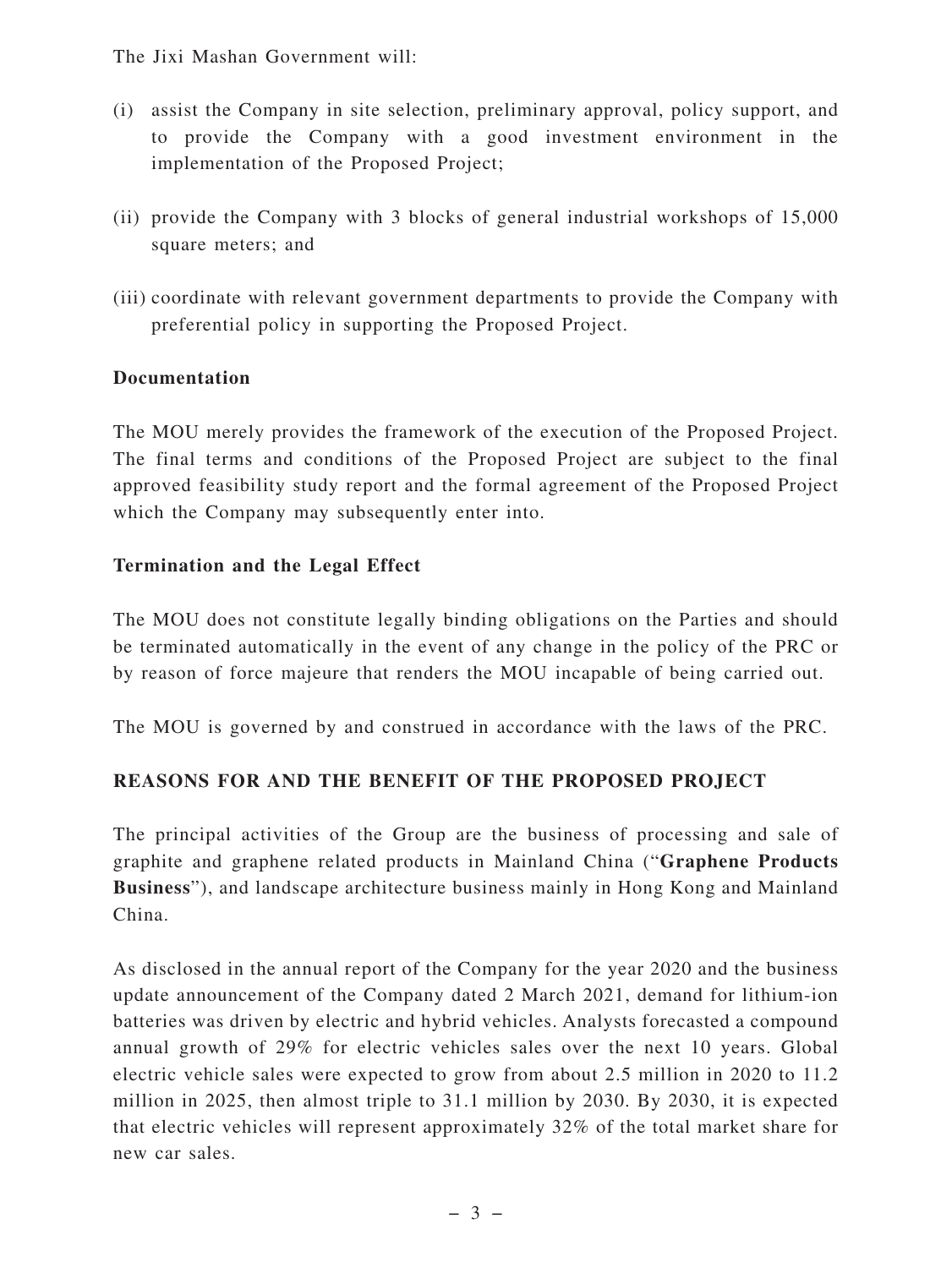The Company is a leader in the graphene product industry, currently producing over 10,000 metric tons of spherical graphite annually. The Board is of the view that the Graphene Products Business is appealing with significant room for growth. Demand for the Company's product is expected to outstrip supply by 2023 and the Company is preparing to exert advantages brought by growth on demand through adding manufacturing capacity. The Group is determined to implement the Proposed Project to invest in and develop new production lines for spherical graphite in Heilongjiang Province, the PRC with a planned annual additional production capacity of up to 30,000 metric tons that will come into operation in phases before 2024.

There are two graphite industrial parks in Jixi City, namely, 雞西(恒山)石墨產業園 (transliterated as Jixi (Hengshan) Graphite Industrial Park) and Jixi (Mashan) Graphite Industrial Park, which are established for the development of graphite related businesses. With the assistance of Jixi Mashan Government, the Board believes that the Company can be benefited from the provision of factory buildings by Jixi Mashan Government and the preferential policies on encouraging investment for the Proposed Project which will be beneficial to the Company in maintaining its leadership in anode material processing industry. Thus the Board is of the view that entering into the MOU is in the benefit of the Company and its Shareholders as a whole.

# **LISTING RULES IMPLICATIONS**

If the Proposed Project materializes, it may constitute a notifiable transaction of the Company under Chapter 14 of the Listing Rules. Further announcement(s) will be made by the Company in accordance with all the applicable requirements of the Listing Rules as and when appropriate.

## **WARNING**

**As the Proposed Project may or may not proceed, Shareholders and potential investors of the Company are advised to exercise caution when dealing in the Shares.**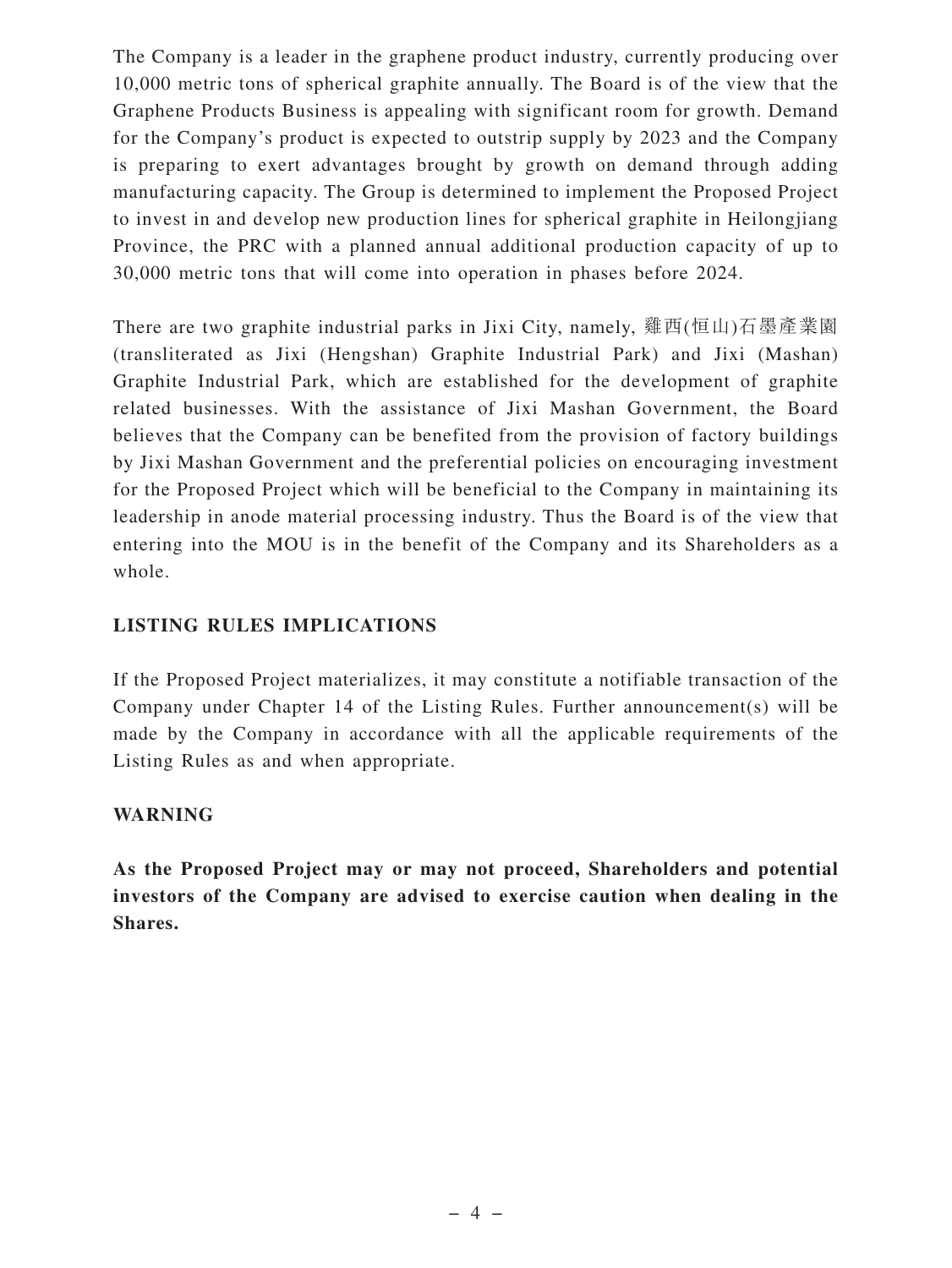# **DEFINITIONS**

In this announcement, unless the context otherwise requires the following terms and expressions shall have the following meanings when used herein.

| "Board"                                     | the board of Directors                                                                                                                                                                                                                        |
|---------------------------------------------|-----------------------------------------------------------------------------------------------------------------------------------------------------------------------------------------------------------------------------------------------|
| "Company"                                   | Graphex Group Limited (烯石電動汽車新材料控股<br>有限公司), an exempted company incorporated in<br>the Cayman Islands with limited liability, the<br>issued shares of which are listed on the Stock<br>Exchange (stock code: 6128, OTCQX ADR code:<br>GRFXY) |
| "connected person(s)"                       | has the meaning ascribed thereto in the Listing<br>Rules                                                                                                                                                                                      |
| "Director(s)"                               | the director(s) of the Company                                                                                                                                                                                                                |
| "Group"                                     | the Company and its subsidiaries                                                                                                                                                                                                              |
| "Independent Third Party"                   | third parties independent of the Company and its<br>connected persons                                                                                                                                                                         |
| "Jixi City"                                 | Jixi City, Heilongjiang Province, the PRC                                                                                                                                                                                                     |
| "Jixi Mashan Government"                    | 雞西市麻山區人民政府<br><i>(transliterated)</i><br><b>as</b><br>Municipal Government of Mashan District, Jixi<br>City, Heilongjiang Province, the PRC)                                                                                                  |
| "Jixi (Mashan) Graphite<br>Industrial Park" | 雞西(麻山)石墨產業園<br>(transliterated)<br>Jixi<br>as<br>(Mashan) Graphite Industrial Park)                                                                                                                                                           |
| "Listing Rules"                             | the Rules Governing the Listing of Securities on<br>the Stock Exchange                                                                                                                                                                        |
| "MOU"                                       | of<br>the<br>non-legally<br>binding<br>memorandum<br>understanding dated 14 February 2022 entered into<br>between the Company and the Jixi Mashan<br>Government in relation to the Proposed Project                                           |
| "Parties"                                   | the parties to the MOU, namely, the Company and<br>the Jixi Mashan Government and the "Party" refers<br>to each of them                                                                                                                       |